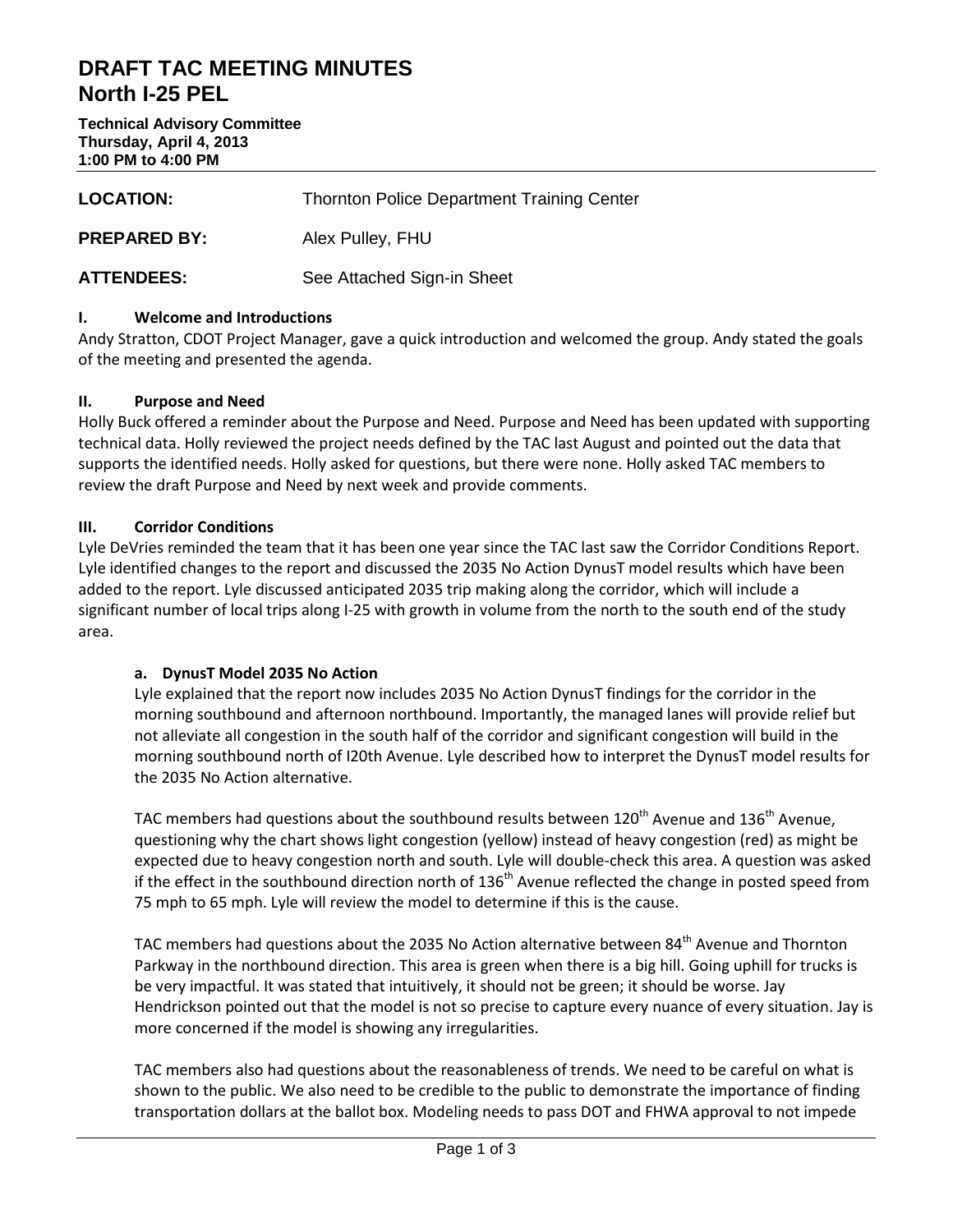# **DRAFT TAC MEETING MINUTES North I-25 PEL**

projects for this Corridor. The direction of congestion is the most important message. Northbound goes from seven lanes to three at  $84^{th}$ . There was some surprise that congestion is not shown north of 120<sup>th</sup>, which does not seem to correlate to known land use growth between now and 2035.

### **IV. Summary of Comments on Initial Screening**

Holly Buck reviewed comments received on initial screening. Comments revealed a desire to keep long-term options in the screening matrix; as a result, these projects have now been put in their own category for long-term cross sections for future consideration. These projects have not been included in the components retained for this PEL because the project team does not feel that they can implemented in near-term. Holly also provided an overview of the screening process chart. Many of the changes resulted from in-depth discussions with FHWA.

Holly identified specifics of changes to previous screening and asked for comments now or within the next week on the Sorting handout. She pointed out that projects retained during the Sorting process will move into Level 1 screening. Holly discussed a sample Level 1 screening evaluation, walking through the initial screening measures. The point was made that we need to switch from comparing just from Purpose and Need to comparing alternatives to each other.

# **V. Traffic Analysis/Modeling**

Steven Marfitano described the overall process of traffic analysis/modeling. Steven explained that a lot of time was spent with FHWA and CDOT to define the methods and assumptions. DynusT is a mixture of macroscopic and microscopic modeling tools useful in evaluating the effects of alternatives on driver behavior and routing in the transportation system. DynusT can provide time based information including the development of bottlenecks and the recovery process. Two models were developed, one for AM and PM. Steven also pointed out that we had to wait for DRCOG to develop its 2010 regional DynusT model to extract the subarea for this study.

Steven explained the calibration process and how the model achieved a 6.5 percent tolerance. It was noted typical standards are 10 percent or 15 percent tolerance. Therefore, the model is expected to have a higher level of precision than is typically accepted in other models.

Lee Cryer asked if only the origination and destination tables were adjusted during calibration or if other factors were adjusted. Steven confirmed that only the origination and destination table values were adjusted. Lee also asked if final origination and destination tables' numbers had been cleared with DRCOG. It would be interesting to see any differences between the DynusT model assumptions compared with DRCOG. Lyle stated that FHU will initiate that comparison with DRCOG.

TAC members suggested that the graphic illustrating the calibration iterations should be better labeled for communication with the public.

# **VI. Preliminary Transit Results**

Keith Borsheim pointed out that to retrieve preliminary transit results we have to use the DRCOG regional model because DynusT does not do transit. Four alternative park and ride locations were tested with new bus service using the latest Compass 4.0 geo-rectified network. The model-predicted parking demand is much greater than capacity at existing park and ride locations. The model indicates that a new park and ride at SH 7 would provide the greatest demand reduction at Wagon Road.